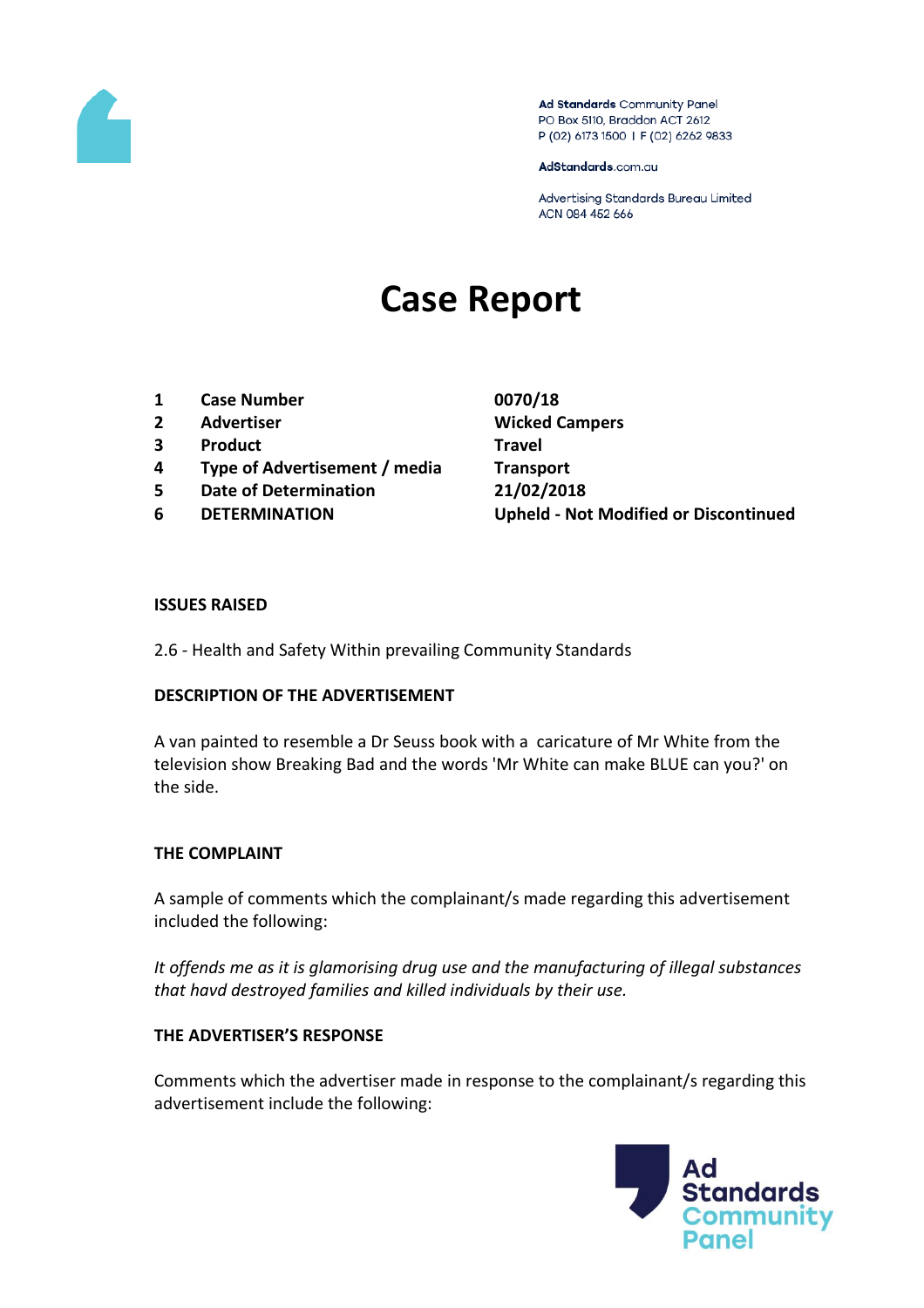

*The Advertiser did not provide a response.*

### **THE DETERMINATION**

The Ad Standards Community Panel ("Panel") considered whether this advertisement breaches Section 2 of the Advertiser Code of Ethics (the "Code").

The Panel noted the complainant's concerns that the advertisement glamorises drug use.

The Panel viewed the advertisement and noted the advertiser's response.

The Panel considered Section 2.6 of the Code. Section 2.6 of the Code states: "Advertising or Marketing Communications shall not depict material contrary to Prevailing Community Standards on health and safety".

The Panel noted that this Wicked Campers van was styled to look like an illustration from a Dr Seuss book, with a depiction of a man holding out his hand on which stands a blue crystal character. The words 'Mr. White can Make BLUE can YOU?' are written in colourful text.

The Panel noted that the reference to Mr. White and 'blue' was a reference to the popular television series Breaking Bad in which the character of Mr White makes blue crystal meth.

The Panel considered that not everyone would be aware of the show Breaking Bad and that the advertisement does contain only an obscure reference to drugs. However the Panel considered that the advertisement would have a clear message in support of drug manufacturing to people who were aware of the show, or to anyone who looked up the references on the vehicle.

The Panel considered that the issue of drug use, particularly drugs like ice, is an issue of considerable concern to the community. The Panel considered that the advertisement may not go as far as to glamorise drug use, but considered that it did trivialise an important issue by suggesting that using or manufacturing drugs like meth is not something to be taken seriously.

The Panel noted they had previously considered similar complaint about an advertisement from the same advertiser in case 0159/17, in which: "The Board noted that there is no evidence that Snow White is smoking an illegal substance, however the device is commonly used for smoking substances such as cannabis. In the Board's view the depiction of a familiar fairy tale character seemingly